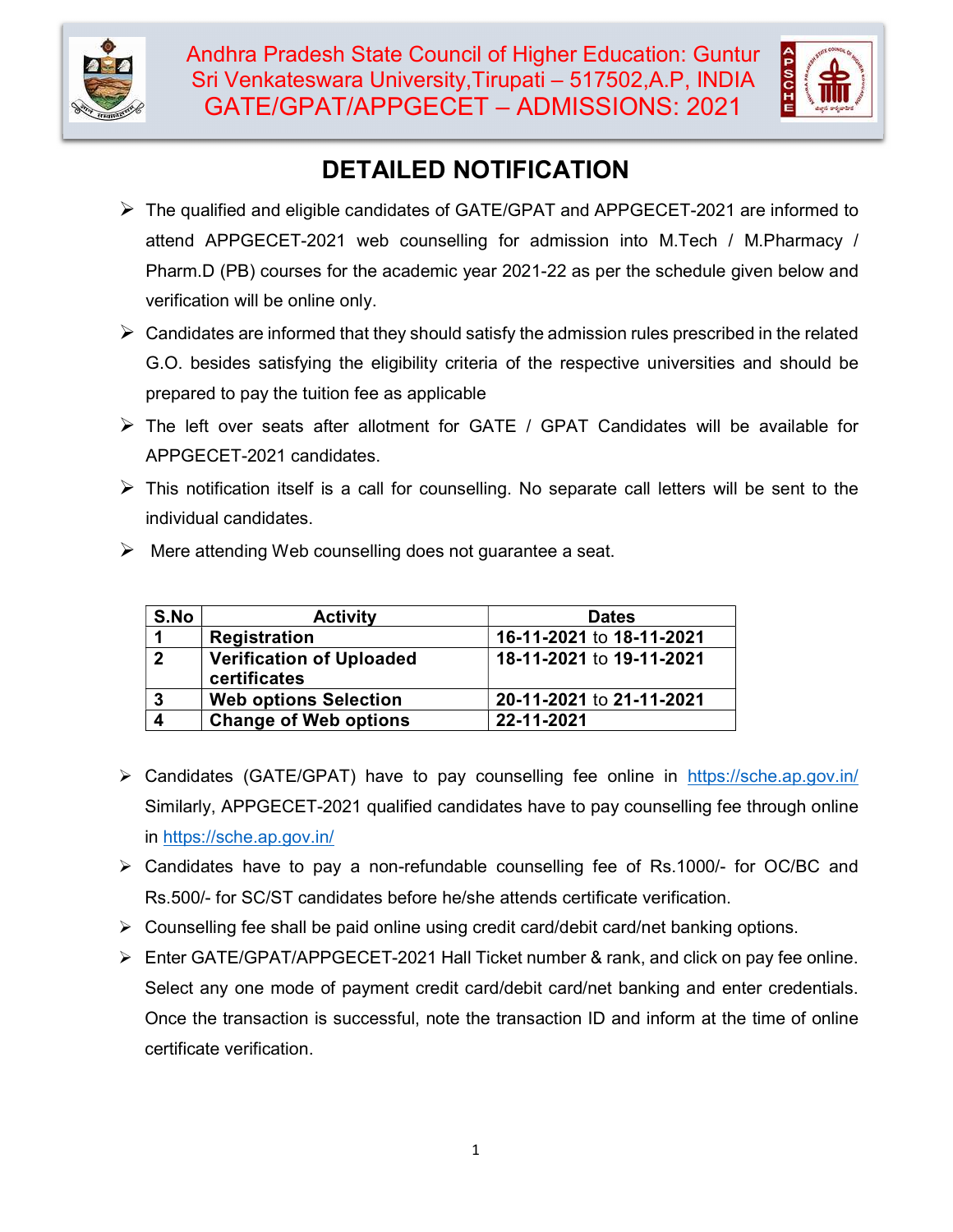- o Certificates to be uploaded by Sports/PH/NCC/CAP candidates along with other originals.
	- $\triangleright$  PH Category: Candidates have to produce a certificate issued by the District Medical Board and only candidates who have disability of 40% and above are eligible.
	- $\triangleright$  **CAP Category:** Ex-Service Personnel have to produce the following 1. Service Certificate issued by Zilla Sainik Welfare Officer 2. Identity Card 3. Discharge Book for verification Serving persons have to produce Service Certificates from the place of work indicating the relationship with the Candidate. Only candidates whose parents are domicile of AP are eligible to consider under "CAP" Category.
	- $\triangleright$  NCC/ SPORTS Category: Candidates have to produce concerned certificates along with A, B, C Certificate (s).

 Note: The decision of the authorities of NCC/CAP/PH/Sports is final with regards to priorities fixed and convener has no role with the priorities assigned.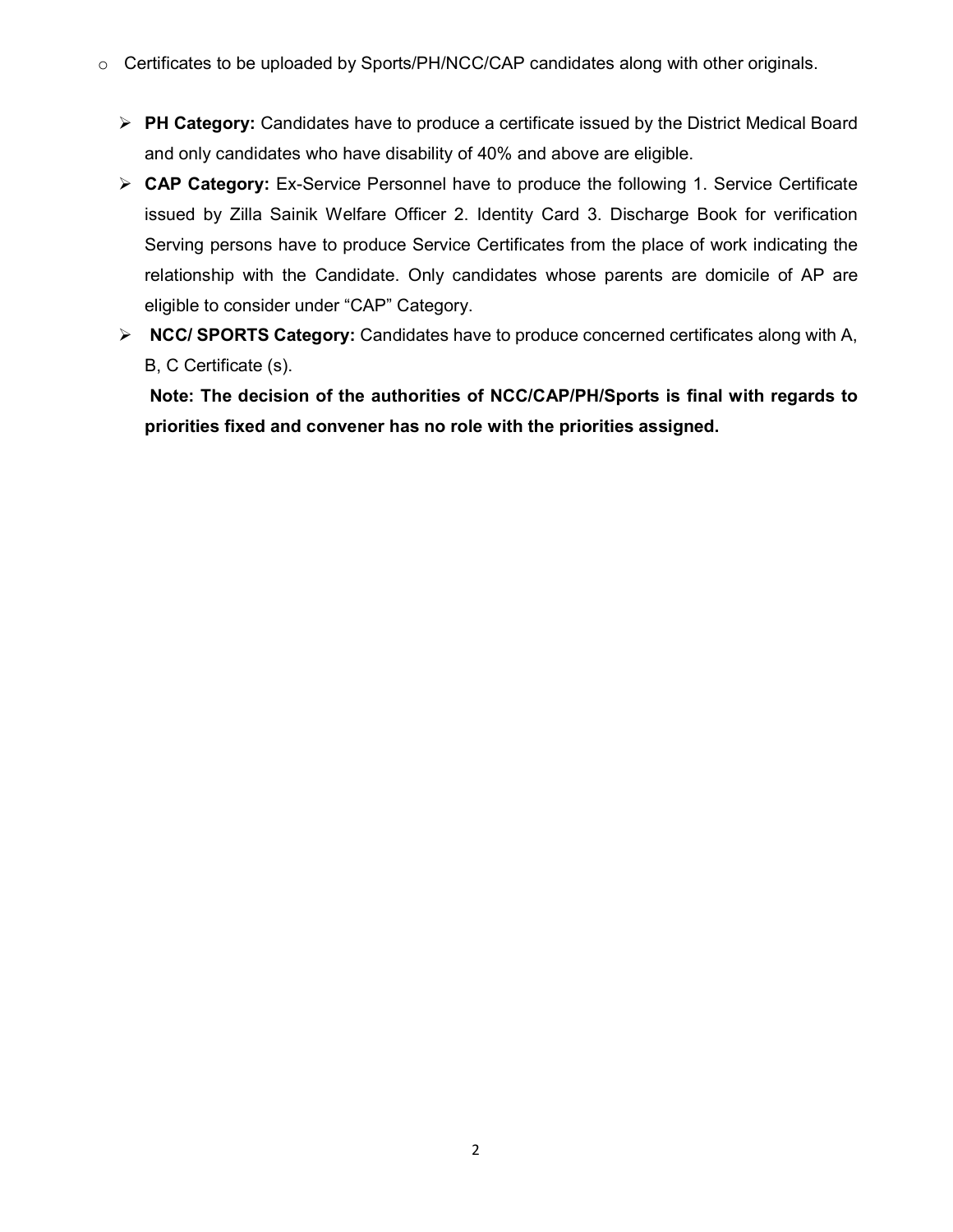## CERTIFICATES TO BE UPLOADED

The following Original Certificates are to be uploaded.

| S.No             | <b>Certificates</b>                                                                                                                                                                                                        |  |
|------------------|----------------------------------------------------------------------------------------------------------------------------------------------------------------------------------------------------------------------------|--|
| $\mathbf{1}$ .   | GATE Score / GPAT / APPGECET-2021 Rank Card & APPGECET-2021 Hall Ticket                                                                                                                                                    |  |
| 2.               | Provisional Certificate / Degree Certificate & Memorandum of marks of qualifying<br>Examination                                                                                                                            |  |
| 3.               | Memo of SSC or its equivalent                                                                                                                                                                                              |  |
| $\overline{4}$ . | Study Certificate form 10 <sup>th</sup> class to Graduation                                                                                                                                                                |  |
|                  | <b>OR</b>                                                                                                                                                                                                                  |  |
|                  | Residence Certificate for preceding 7 years from the qualifying examination i.e.<br>Graduation in respect of candidates who have private study without any<br>institutionalized education (Aadhaar card / House hold card) |  |
| 5.               | Integrated community certificate issued by the competent authority in case of<br><b>BC/SC/ST candidates</b>                                                                                                                |  |
| 6.               | Residence certificate of father or mother for a period of 10 years in A.P. excluding<br>the period of their employment outside A.P. from M.R.O. in case of candidates who<br>studied outside the state of A.P.             |  |
| 7 <sub>1</sub>   | <b>Transfer Certificate</b>                                                                                                                                                                                                |  |
| 8.               | Income Certificate / House hold card (white) / Ration card                                                                                                                                                                 |  |
| 9.               | EWS Certificate issued by Tahsildar if applicable.                                                                                                                                                                         |  |
| 10.              | Candidates who have studied in Telangana but wish to claim AU/SVU regions have<br>to submit Local Status Certificate                                                                                                       |  |

#### CONVENER APPGECET-2021 Admissions